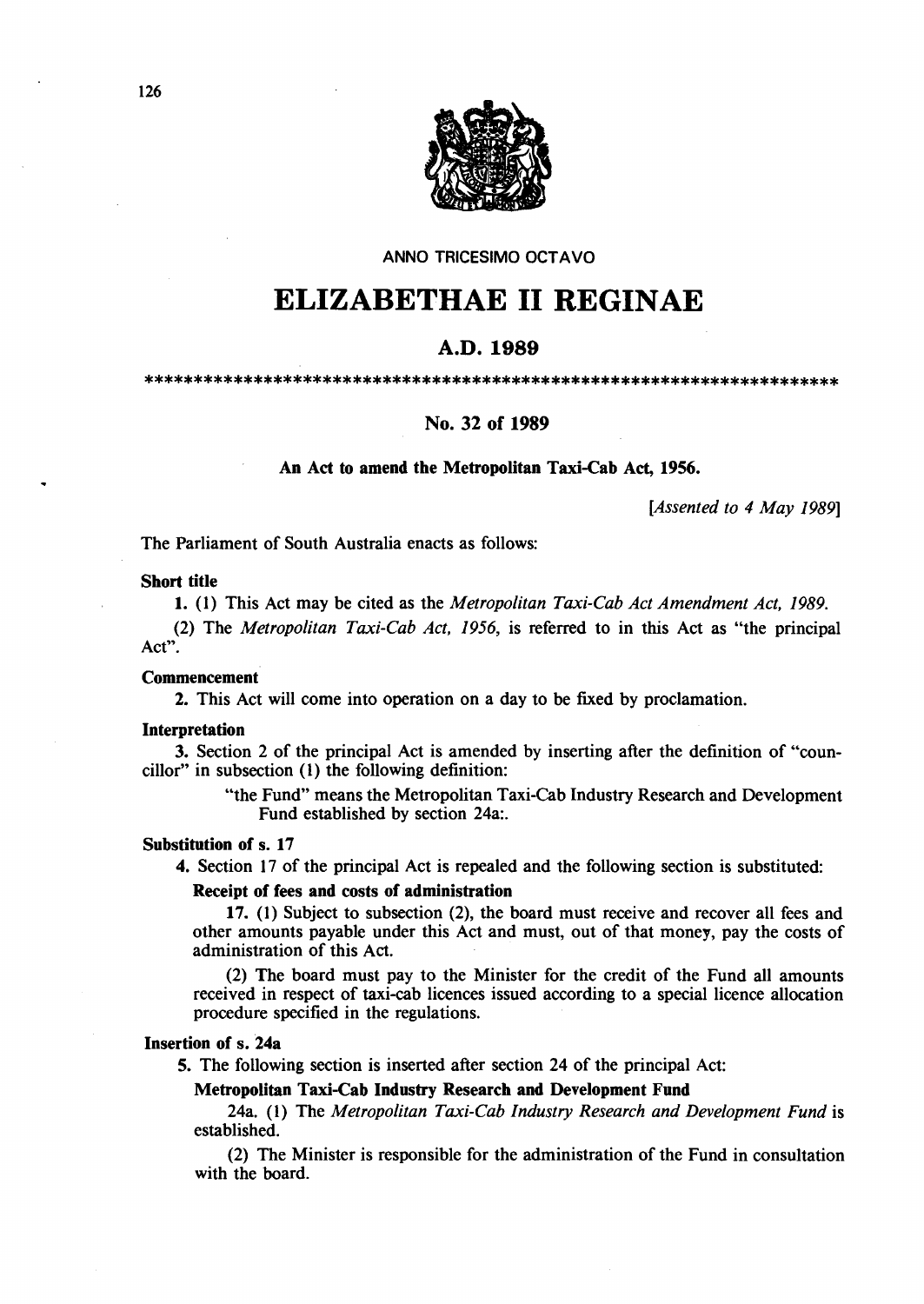(3) The Fund consists of-

(a) amounts paid in respect of taxi-cab licences issued according to a special licence allocation procedure specified in the regulations;

and

*(h)* income paid to the Fund under this section.

- (4) The Fund must be kept in a separate account at the Treasury.
- (5) The Fund may be applied by the Minister--
	- (a) for the purpose of carrying out research into the metropolitan taxi-cab industry;
	- *(h)* for the purpose of promoting the metropolitan taxi-cab industry;
	- or
	- (e) for any other purpose beneficial to the metropolitan taxi-cab industry.

(6) Any money standing to the credit of the Fund that is not for the time being required for the purposes referred to in subsection (5) may be invested by the Treasurer.

(7) Income from investment of the Fund must, at the direction of the Treasurer, be paid into the Fund.

#### Substitution of s. 30

6. Section 30 of the principal Act is repealed and the following sections are substituted:

#### Taxi-cab licences

30. (1) The board may, in accordance with the regulations, issue a taxi-cab licence to any fit and proper person who complies with the prescribed conditions.

(2) A taxi-cab licence authorizes the holder of the licence to use a taxi-cab for the purpose of carrying passengers for hire or reward in the metropolitan area.

 $(3)$  A taxi-cab licence-

*(a)* is subject to such conditions as are prescribed;

and

- *(h)* remains in force for such term as is prescribed or determined by the board.
- (4) The board may, from time to time, after consultation with the Minister-
	- (a) determine the maximum number of taxi-cab licences to be issued by the board in any given period;
	- *(h)* determine that particular taxi-cab licences will be issued according to a special licence allocation procedure specified in the regulations.

(5) The Board may, as required for the issue of particular taxi-cab licences according to a special licence allocation procedure specified in the regulations, determine—

(a) the term for which the licences remain in force;

(b) any amount or amounts to be paid in respect of the licences.

#### Taxi-cab driver's licences

30a. (1) The board may issue a taxi-cab driver's licence to any fit and proper person who-

(a) complies with the prescribed conditions;

and